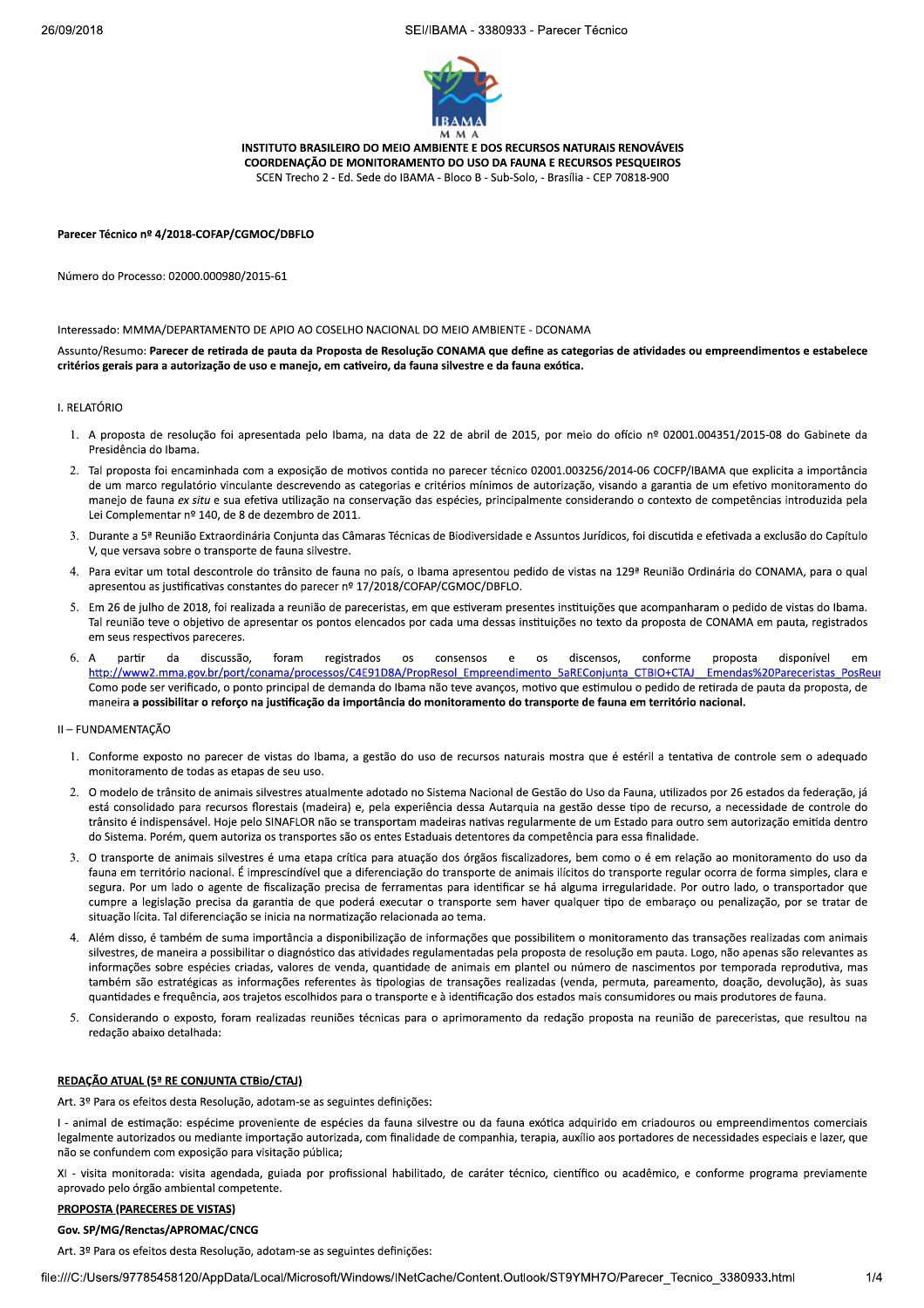I - animal de estimação: espécime proveniente de espécie da fauna silvestre nativa ou exótica, nascidos em criadouros comerciais legalmente autorizados ou mediante importação autorizada, com finalidade de estimação, sendo vedada o uso científico, o uso comercial de qualquer modo, a reprodução, a exposição, a visitação pública ou monitorada, devendo ser mantido em cativeiro domiciliar;

### Proposta IBAMA/MIRRA-SERRA

XI - visita monitorada: visita agendada, guiada por profissional habilitado, sem finalidade comercial, de caráter técnico, científico, acadêmico ou educacional, e conforme programa previamente aprovado pelo órgão ambiental competente.

## PROPOSTA IBAMA (PARECER DE RETIRADA DE PAUTA)

Art. 3º Para os efeitos desta Resolução, adotam-se as seguintes definições:

I - animal de estimação: espécime proveniente de espécies da fauna silvestre ou da fauna exótica adquirido em criadouros ou empreendimentos comerciais legalmente autorizados ou mediante importação autorizada, com finalidade de companhia

XI - visita monitorada: visita agendada, guiada por profissional habilitado, sem finalidade comercial, de caráter técnico científico ou acadêmico com caráter educacional, e conforme programa previamente aprovado pelo órgão ambiental competente.

### REDAÇÃO ATUAL (5<sup>ª</sup> RE CONJUNTA CTBio/CTAJ)

Art. 4º Ficam estabelecidas as seguintes categorias de atividades ou empreendimentos para uso e manejo, em cativeiro, da fauna silvestre e da fauna exótica, sem prejuízo de outras categorias que podem ser definidas pelo órgão ambiental competente:

III - criadouro científico: empreendimento de natureza acadêmica ou científica, com finalidade de criar, reproduzir e manter em cativeiro espécimes da fauna silvestre e da fauna exótica, para fins de subsidiar pesquisa científica, ensino e extensão, sendo vedadas a exposição à visitação pública e comercialização de animais, suas partes, produtos e subprodutos;

V - criadouro conservacionista: empreendimento com finalidade de criar, reproduzir e manter espécimes da fauna silvestre em cativeiro para fins de reintroduçãoou manutenção de plantel geneticamente viável de espécies ameaçadas ou quase ameaçadas, sendo vedadas a exposição e comercialização dos animais, partes, produtos e subprodutos;

# PROPOSTA IBAMA (PARECER DE RETIRADA DE PAUTA)

Criação de um parágrafo no artigo com a seguinte redação:

§5º As atividades de criação científica ou de criação conservacionista de fauna, a que se referem os incisos III e V, não poderão ter fins lucrativos.

### REDAÇÃO ATUAL (5<sup>ª</sup> RE CONJUNTA CTBio/CTAJ)

Art. 5º A propriedade de animais de estimação não se insere em quaisquer das categorias de atividades e empreendimentos tratadas no artigo anterior, sendo vedada a reprodução, a exposição à visitação pública e finalidade diversa à de estimação.

§ 2º A reprodução não intencional de espécimes de que trata o caput deverá ser comunicada pelo proprietário, na forma e no prazo estabelecidos pelo órgão ambiental competente, com a comprovação de ascendência, para registro na plataforma nacional e demais providências de destinação.

## **Proposta APROMAC/RENCTAS**

§ 2º A reprodução não intencional de espécimes de que trata o caput deverá ser comunicada pelo proprietário, na forma e no prazo estabelecidos pelo órgão ambiental competente, com a comprovação de ascendência, para registro na plataforma nacional.

## PROPOSTA IBAMA (PARECER DE RETIRADA DE PAUTA)

## Manutenção da redação original:

§ 2º A reprodução não intencional de espécimes de que trata o caput deverá ser comunicada pelo proprietário, na forma e no prazo estabelecidos pelo órgão ambiental competente, com a comprovação de ascendência, para registro na plataforma nacional e demais providências de destinação.

### REDAÇÃO ATUAL (5ª RE CONJUNTA CTBIO/CTAJ)

Art. 12 O criador ou comerciante, ao concluir a venda de animais de estimação, deverá informá-la na plataforma nacional de compartilhamento e integração de dados e informações, cadastrando a nota fiscal do adquirente, com no mínimo, seu nome, CPF/CNPJ e endereco

§1º O adquirente deverá obter certificado de origem por meio da plataforma nacional de compartilhamento e integração de dados e informações.

§2º O criador ou comerciante disponibilizará informações, previamente aprovadas pelos órgãos ambientais competentes, sobre as condições adequadas à manutenção dos espécimes e as responsabilidades legais correspondentes.

### PROPOSTA Gov. SP/MG/Renctas/APROMAC/CNCG

Art. 12 O criador ou comerciante, ao concluir a venda de animais de estimação, deverá informá-la na plataforma nacional de compartilhamento e integração de dados e informações, cadastrando a respectiva nota fiscal com, no mínimo, o nome, CPF/CNPJ e endereço do adquirente.

#### NOVOS PARÁGRAFOS

§ 3º Não será exigida autorização específica para o transporte estadual ou interestadual quando se tratar de venda ao consumidor final, bastando que o animal esteja acompanhado do certificado de origem obtido por meio da plataforma nacional de compartilhamento e integração de dados e informações.

§ 4º Enquanto não for implantada a plataforma nacional, em se tratando de venda de animal silvestre ao consumidor final, para fins de transporte estadual ou interestadual o animal deverá ser acompanhado de nota fiscal emitida pelo criador comercial ou comerciante devidamente autorizado pelo órgão ambiental estadual ou do Distrito Federal.

#### PROPOSTA IBAMA (PARECER DE RETIRADA DE PAUTA)

Art. 12 O criador ou comerciante, ao concluir a venda de animais de estimação, deverá informá-la na plataforma nacional de compartilhamento e integração de dados e informações, cadastrando a respectiva nota fiscal com, no mínimo, o nome, CPF/CNPJ e endereço do adquirente.

### **NOVOS PARÁGRAFOS**

§3º Para o transporte em território nacional, os animais de estimação deverão estar acompanhados de guia/documento emitido pela plataforma nacional de compartilhamento e integração de dados e informações

§4º Informações de origem, destino e período do transporte do(s) espécime(s) deverão constar da guia/documento a que se refere o caput, bem como demais dados exigidos pelos órgãos ambientais competentes.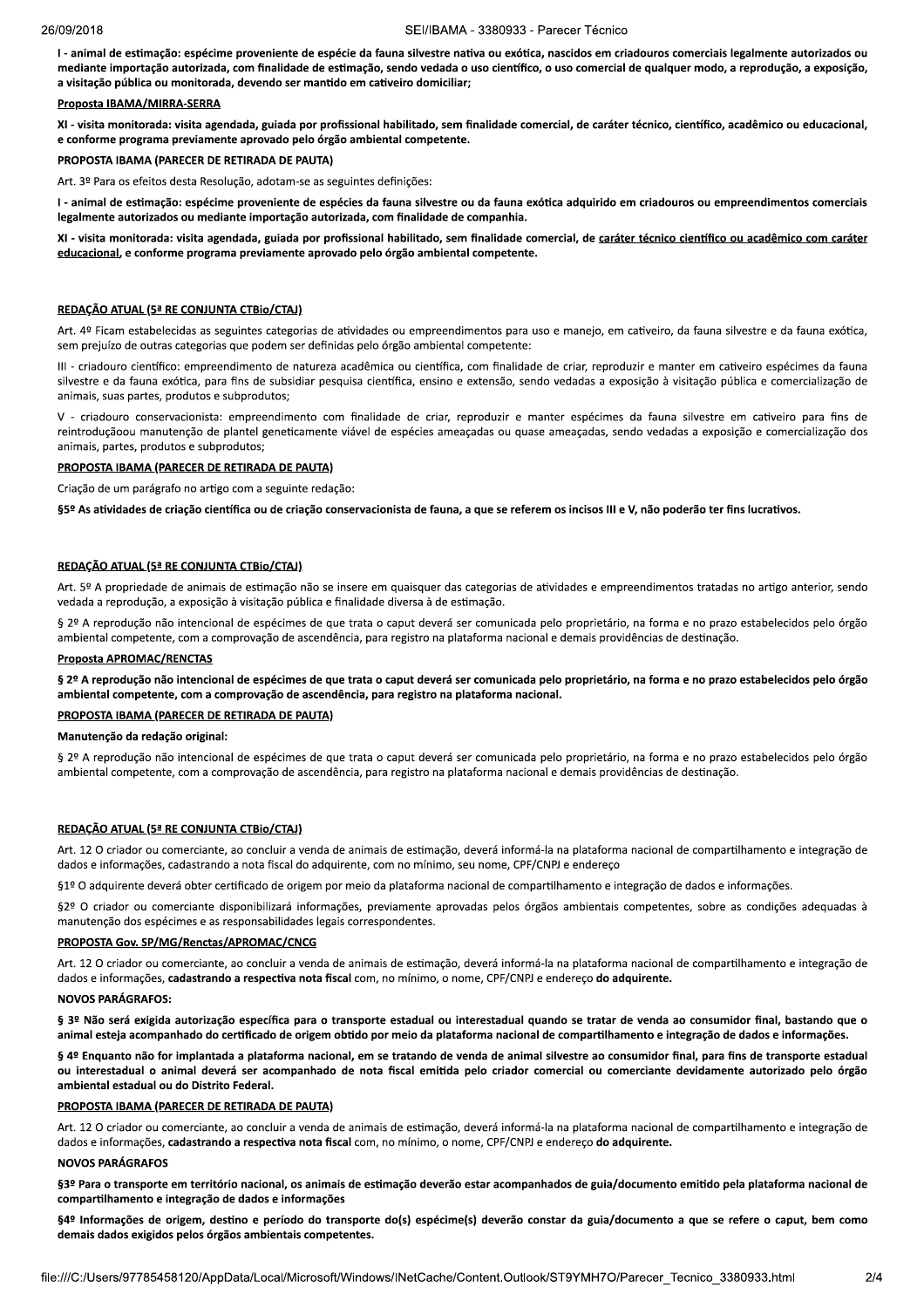§5º Enquanto não for implantada a plataforma nacional, o animal será transportado acompanhado de guia/documento de transporte emitida pelo sistema utilizado pelo órgão ambiental do Estado ou Distrito Federal. (proposta de inclusão no capítulo de disposições transitórias)

#### REDAÇÃO ATUAL (5<sup>ª</sup> RE CONJUNTA CTBio/CTAJ)

Art. 13 A transferência de animais vivos entre os empreendimentos de que trata esta resolução deverá observar as condições e restrições estabelecidas pelos órgãos ambientais competentes.

### PROPOSTA Gov. SP/MG/Renctas/APROMAC/CNCG

Art. 13 A transferência e o transporte de animal vivo entre os empreendimentos de que trata esta resolução deverão observar as condições e restrições estabelecidas pelos órgãos ambientais dos Estados ou Distrito Federal de origem e destino.

#### NOVOS PARÁGRAFOS

§1º Não será exigida autorização específica para o transporte, bastando que os dados e as informações do animal e da transferência estejam disponíveis na plataforma nacional de compartilhamento e integração de dados e informações.

§2º O interessado deverá imprimir e portar as informações constantes da plataforma nacional de que trata o parágrafo anterior.

§3º Enquanto não for implantada a plataforma nacional, o animal será transportado acompanhado de autorização de transporte emitida pelo órgão ambiental do Estado de origem, mediante prévia anuência do Estado de destino.

#### PROPOSTA IBAMA (PARECER DE RETIRADA DE PAUTA)

Art. 13 A transferência e o transporte de animal vivo entre os empreendimentos de que trata esta resolução deverão observar as condições e restrições estabelecidas pelos órgãos ambientais dos Estados ou Distrito Federal de origem e destino.

§1º Para o transporte, o empreendedor deverá cadastrar as informações do animal e as especificações da transferência na plataforma nacional de compartilhamento e integração de dados e informações que deverá conter, no mínimo, os dados relativos à data do transporte e trajeto a ser realizado.

§2º O interessado deverá portar documento emitido pela plataforma nacional contendo as informações de que trata o parágrafo anterior

§3º Enquanto não for implantada a plataforma nacional, o animal será transportado acompanhado de guia/documento de transporte emitida pelo sistema utilizado pelo órgão ambiental do Estado ou Distrito Federal. (proposta de inclusão no capítulo de disposições transitórias).

#### PROPOSTA Gov. SP/MG/Renctas/APROMAC/CNCG e PROPOSTA IBAMA (PARECER DE RETIRADA DE PAUTA)

NOVO ART. Para as categorias previstas nos incisos I e VI do art. 4º o transporte de animal abatido, de suas partes, produtos ou subprodutos, deverá ser informado na plataforma nacional de compartilhamento e integração de dados e informações, cadastrando a respectiva nota fiscal.

#### REDAÇÃO ATUAL (5ª RE CONJUNTA CTBio/CTAJ)

Art. 17 A comprovação da origem regular, por meio da plataforma nacional de compartilhamento e integração de dados e informações, será utilizada para o transporte estadual ou interestadual do animal, de suas partes, produtos ou subprodutos.

Parágrafo único. Enquanto não for implantada a plataforma nacional, os animais serão transportados acompanhados de autorização de transporte emitida pelo órgão ambiental competente nos termos da Lei Complementar nº140, de 08 dezembro de 2011.

### PROPOSTA Gov. SP/MG/Renctas/APROMAC/CNCG e PROPOSTA IBAMA (PARECER DE RETIRADA DE PAUTA)

Exclusão do Art. 17

#### REDAÇÃO ATUAL (5ª RE CONJUNTA CTBio/CTAJ)

Art. 19 Os empreendimentos que fizerem uso dos veículos de mídia, inclusive da rede mundial de computadores, para o comércio de animais vivos, de partes, produtos ou subprodutos, deverão informar nos anúncios o número do respectivo ato autorizativo previsto no art. 8º.

### PROPOSTA DA REUNIÃO DE PARECERISTAS

§ 1º O empreendimento que ofertar animal pela rede mundial de computadores, caso não o faça em seu próprio sítio, deverá informar no anúncio o link que remeta ao seu respectivo sítio

§ 2º A oferta eventual por pessoa física, proprietária do animal, na rede mundial de computadores deverá informar obrigatoriamente o CNPJ do empreendimento que emitiu a nota fiscal com seu respectivo número, marcação do animal silvestre e certificado de origem quando for o caso.

#### PROPOSTA IBAMA (PARECER DE RETIRADA DE PAUTA)

#### NOVO PARÁGRAFO

§ 3º A oferta constante por pessoa não registrada como negociante de animais silvestres e seus produtos, descaracteriza a possibilidade prevista no prevista no parágrafo anterior.

III- CONCLUSÃO

- 1. Considerando as exposições técnicas do presente parecer, bem como o parecer 2779535, encaminhamos a sugestão de alteração dos artigos 3º, 4º, 5º, 12. 13, 17 e 19, com base nas manifestações das Instituições pareceristas (pedido de vistas), após reunião realizada em 26 de julho, conforme exposto no item I,5 do presente documento.
- 2. À apreciação superior.

Respeitosamente.

Documento assinado eletronicamente por MARIA IZABEL SOARES GOMES DA SILVA, Coordenadora, em 21/09/2018, às 16:01, conforme horário oficial de